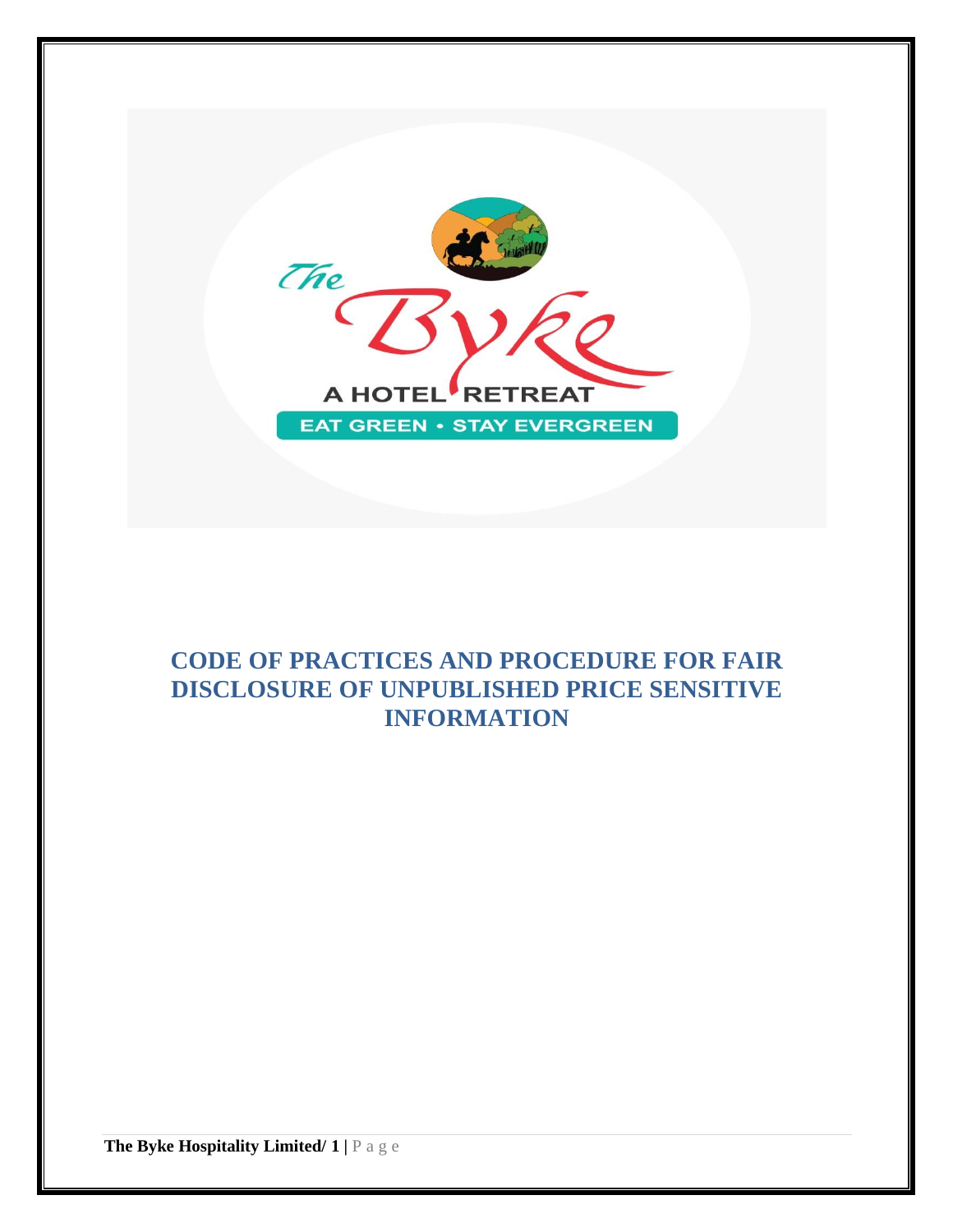# **1. PREAMBLE**

In accordance with Regulation 8 of Chapter IV of SEBI (Prohibition of Insider Trading) Regulation, 2015, the Board of Directors ("The Board") of The Byke Hospitality Limited (the "Company") has adopted the following Code of Practices and Procedure for Fair Disclosure of "Unpublished Price Sensitive Information".

The Company is committed to preserve the confidentiality of un-published price sensitive information and to prevent the misuse of such information.

## **2. DEFINITIONS**

- a) **"unpublished price sensitive information"** means any information, relating to a company or its securities, directly or indirectly, that is not generally available which upon becoming generally available, is likely to materially affect the price of the securities and shall, ordinarily including but not restricted to, information relating to the following:–
- i) financial results;
- ii) dividends;
- iii) change in capital structure;
- iv) mergers, de-mergers, acquisitions, delistings, disposals and expansion of business and such other transactions;
- v) changes in key managerial personnel
- b) **"generally available information"** means information that is accessible to the public on a non-discriminatory basis.
- c) **"compliance officer"** means any senior officer, designated so and reporting to the board of directors or head of the organization in case board is not there, who is financially literate and is capable of appreciating requirements for legal and regulatory compliance under these regulations and who shall be responsible for compliance of policies, procedures, maintenance of records, monitoring adherence to the rules for the preservation of unpublished price sensitive information, monitoring of trades and the implementation of the codes specified in these regulations under the overall supervision of the board of directors of the listed company or the head of an organization, as the case may be.

## **3. PRINCIPLES OF FAIR DISCLOSURE FOR PURPOSES OF CODE OF PRACTICES AND PROCEDURE FOR FAIR DISCLOSURE OF UNPUBLISHED PRICE SENSITIVE INFORMATION**

- 1. Prompt public disclosure of unpublished price sensitive information that would impact price discovery no sooner than credible and concrete information comes into being in order to make such information generally available.
- 2. Uniform and universal dissemination of unpublished price sensitive unpublished price sensitive information to avoid selective disclosure.

**The Byke Hospitality Limited/ 2 |** P a g e